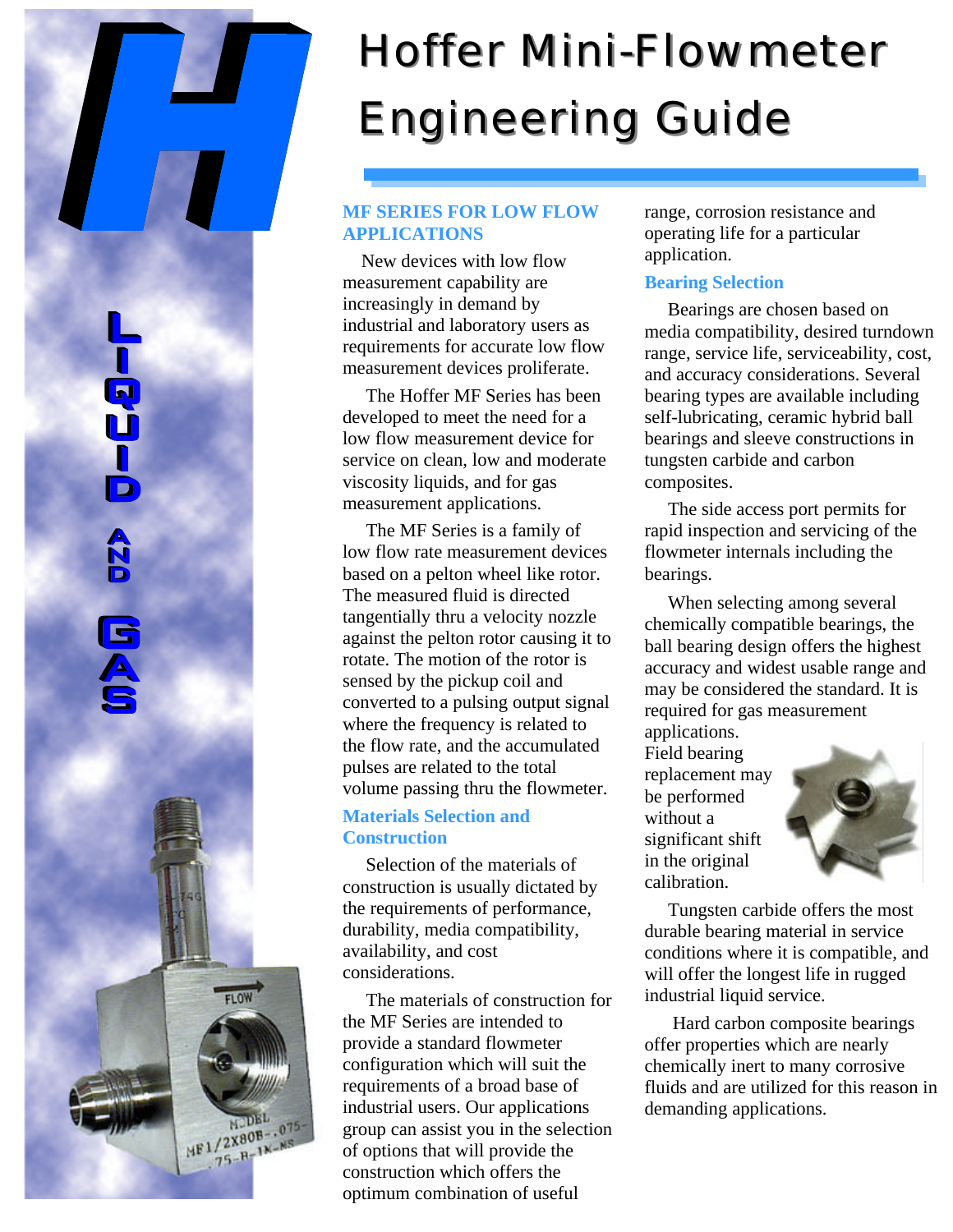#### **Flowmeter Pickup Selection**

 The flowmeter pickup coil senses the motion of the rotor and converts it to a pulsing electrical signal which is of a discrete digital nature. Two basic pickup types are offered for use with the MF Series which will satisfy standard electrical interface requirements for turbine flowmeters.

 The standard flowmeter pickup is a low drag magnetic type whose selfgenerating output signal voltage is approximately sinusoidal. The amplitude of the output signal is a function of flow rate, with a minimum signal strength which is greater than 30 mVp-p. The standard maximum frequency ranges at the flowmeter's full scale capacity are offered at 1000, 2000, and 3000 Hz. This signal may be transmitted up to 200 feet without preamplification and is directly compatible with many instruments. A flow range of 10:1 is common with this pickup type on liquid applications.

 The Redi-Pulse pickup coil, offered in a magnetic type for the MF Series, includes a self-contained preamplifier within the pickup coil housing. The pickup coil produces a





conditioned pulse output without the need of a separate signal conditioner and my be transmitted up to 5,000 feet. Since the flowmeter signal is conditioned directly at the flowmeter, this feature offers the benefit of greater noise immunity when transmitting through a noisy environment. When size or weight is an issue, the Redi-Pulse eliminates the need for conventional signal conditioners that are meter mounted in a junction box directly on top of the flowmeter. Redi-Pulse coils are certified with the CE mark for compliance with EMC Directive 89/336/EEC. See Redi-Pulse technical data sheet for more information and detailed specifications on this coil.

#### **Performance Characteristics**

 The basic performance characteristics of the Mini-Flowmeter are depicted in Figures 1 and 2. The MF Series establishes a linear response after an initial offset correction when operated at a constant viscosity.

 Over the linear flow range, the input/output characteristic takes the following form:

Equation 1

Frequency =  $C1$  X Flow rate -  $C2$ 

 The Mini-Flowmeter requires the use of a linearization conditioner available in all Hoffer flow measurement instrumentation. Accuracies of  $\pm 1\%$  of reading typical after initial correction for offset. Better accuracies approaching  $\pm 0.2$ % are possible using flow computers which can store the entire characteristics of the Mini- Flowmeter.



 The K-Factor is the number of pulses per unit volume produced by the flowmeter under a given set of conditions. Repeatability is a measure of the stability of the output under a given set of flowing conditions. The repeatability is defined as the allowable percentage deviation from the stated K-factor. Other performance characteristics include the pressure drop characteristic and output frequency range and are addressed in later sections.

#### **ELECTRONIC LINEARIZATION ACCESSORIES FOR THE MF SERIES**

 Several methods are available to reduce the inherent nonlinearity of the MF Series flowmeter. The most economical method of linearization is by offset frequency injection. In this method, a signal equal to the offset frequency of the Mini-Flowmeter is injected electronically to the actual output of the flowmeter. The result effectively shifts the output characteristic to that of the ideal. A number of low cost linearizers are available for Hoffer Signal Conditioners/Converters and Indicator Instrument Series.

 Factory calibrations normally provide the user with a precalibrated Mini-Flowmeter and Converter calibrated to the users specifications.

#### **Hazardous and Weatherproof Coil Enclosures**

 The explosion-proof requirements of UL Class I, Div 1 are implemented by enclosing the pickup coil in a suitably rated housing. Signal Conditioner/Converters may also be mounted within this enclosure. Addition of an "O" Ring provides an additional NEMA-4 rating. Intrinsically safe meter systems are also available.

#### **Installation Requirements**

 The MF Series is capable of sensing fluid flow in one direction only. The flowmeter may be installed with the pickup coil in either a vertical or horizontal position.

 Filtration to at least 100 microns is recommended to prolong the life of the flowmeter and prevent damage to the bearings.

 Flow pulsation should be minimized through the application of pulsation dampeners before the flowmeter.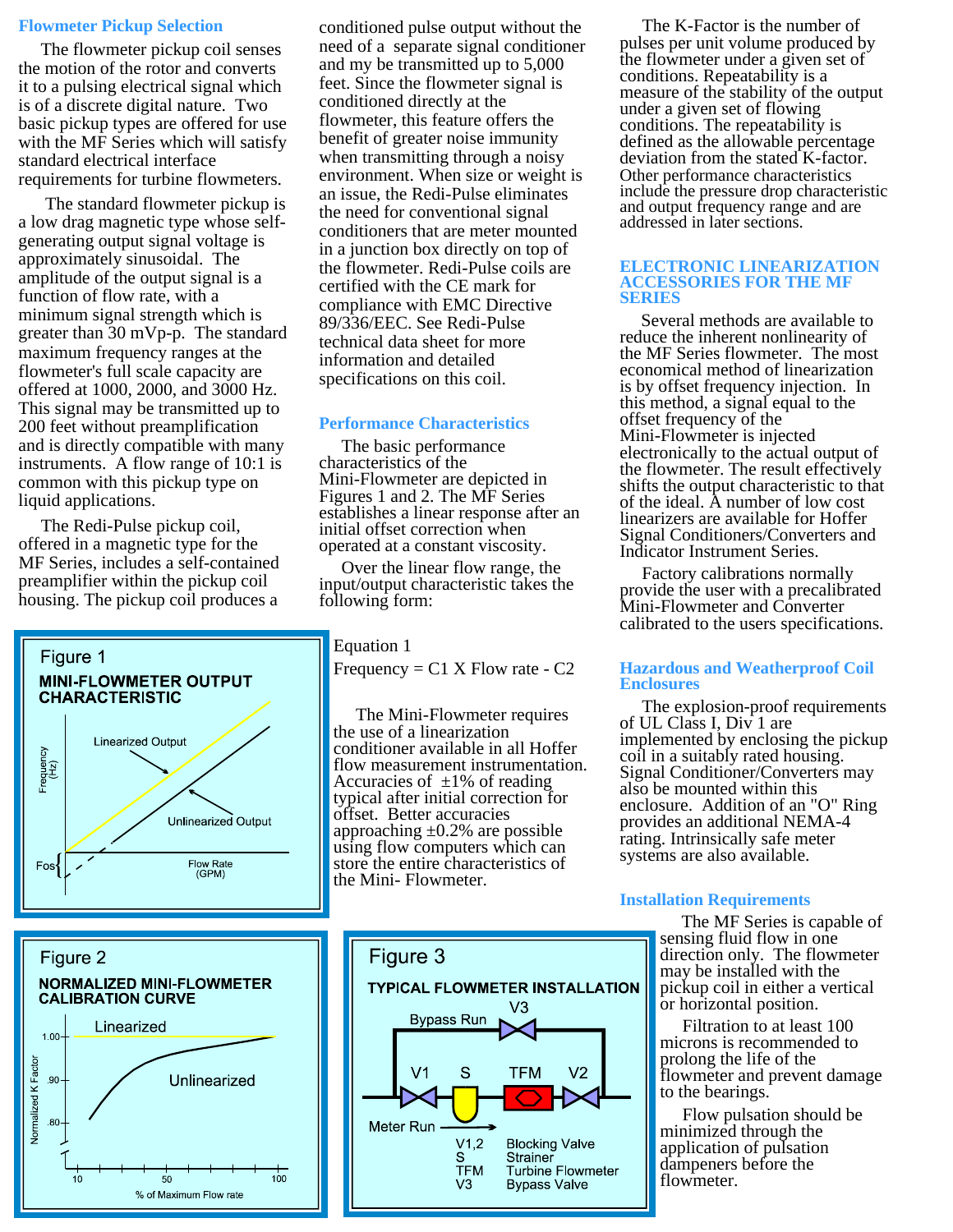#### **Standard Specifications**

**End Fitting Type:** 1/2" MS-33656-8 (Std. others available upon request)

#### **Physical:**

Operating Pressure: 1000 PSI (standard) 6000 PSI (optional)

Operating Temperature: Mag. Pickup: -450 to +450° F High Temp. Pickup: -450 to +850º F

#### **Materials:**

|        | Housing: 316 Stainless Steel                    |
|--------|-------------------------------------------------|
|        | Bearing: Ceramic Hybrid Ball Bearings           |
|        | (self-lubricating)                              |
|        | Tungsten Carbide Sleeve                         |
|        | $(optional)*$                                   |
|        | <b>Carbon Composite Sleeve</b><br>$(optional)*$ |
| Rotor: | 17.4 PH (standard)                              |
|        | 430 Stainless Steel (optional)                  |
|        | Ni 200 (optional)                               |
| Seal:  | Rulon-J (standard, others                       |

#### **MF SERIES FOR LIQUID APPLICATIONS**

available)

 The liquid MF Series offers measurement capability from .007 to 3.5 GPM in twelve overlapping ranges for service on clean, low viscosity liquids.

 Size selection may be accomplished by referring to Figure 4 after giving consideration to the service, construction, and the maximum allowable pressure drop.

 Fluid viscosity effects should be considered when the liquid's temperature will be varying significantly in actual service.

 Adequate back pressure on the flowmeter should also be maintained to avoid cavitation which may result in metering errors.

 It should be observed that with the standard magnetic pickup, no preamplifier is required in many flow indicator applications and can transmit up to 200 feet. The Redi-pulse mag pickups are available and can transmit up to 5000 feet.

#### **Selection Considerations**

 The standard liquid MF Series flowmeter consists of the basic device equipped with a magnetic pickup and self-lubricating ball bearings. The flow rate capability of this configuration is detailed in the size selection chart. This configuration was designed for serviceability. The ball bearings may be replaced in the

# *Figure 4 Flow Rate Capability with Ball Bearings*

| Flow-                | <b>Linear Range</b>                                                                        |             |            |             | Repeatable |             | Repeatable |             |  |
|----------------------|--------------------------------------------------------------------------------------------|-------------|------------|-------------|------------|-------------|------------|-------------|--|
| meter<br><b>Size</b> | <b>MIN</b>                                                                                 |             | <b>MAX</b> |             | <b>MIN</b> |             | <b>MAX</b> |             |  |
|                      | <b>GPM</b>                                                                                 | <b>CC/M</b> | <b>GPM</b> | <b>CC/M</b> | <b>GPM</b> | <b>CC/M</b> | <b>GPM</b> | <b>CC/M</b> |  |
| <b>MF20</b>          | .015                                                                                       | 57          | .049       | 185         | .007       | 26.5        | .065       | 250         |  |
| <b>MF30</b>          | .017                                                                                       | 65          | .120       | 450         | .0085      | 32.0        | .150       | 575         |  |
| <b>MF40</b>          | .020                                                                                       | 75          | .150       | 575         | .010       | 38.0        | .200       | 750         |  |
| <b>MF50</b>          | .023                                                                                       | 85          | .200       | 750         | .013       | 50.0        | .350       | 1325        |  |
| <b>MF60</b>          | .025                                                                                       | 95          | .250       | 950         | .015       | 57.0        | .500       | 1900        |  |
| <b>MF70</b>          | .050                                                                                       | 190         | .500       | 1900        | .030       | 115         | .750       | 2850        |  |
| <b>MF80</b>          | .075                                                                                       | 285         | .750       | 2850        | .040       | 150         | 1.00       | 3750        |  |
| <b>MF90</b>          | .085                                                                                       | 325         | .850       | 3200        | .050       | 200         | 1.25       | 4750        |  |
| <b>MF100</b>         | .100                                                                                       | 375         | 1.00       | 3750        | .060       | 225         | 1.60       | 6000        |  |
| MF125                | .130                                                                                       | 490         | 1.30       | 4900        | .075       | 275         | 2.10       | 8000        |  |
| MF150                | .200                                                                                       | 750         | 2.00       | 7500        | .080       | 300         | 3.00       | 11500       |  |
| <b>MF175</b>         | .300                                                                                       | 1150        | 3.00       | 11500       | .100       | 375         | 3.50       | 13250       |  |
|                      | * When tungsten carbide or carbon composite sleeve bearings are specified, only the linear |             |            |             |            |             |            |             |  |

 $\rm e$  or carbon composite sleeve bearings are spe ranges are available as the minimum flow rate is affected due to bearing drag. The MF20 and MF30 are not available with sleeve bearings.

#### *Figure 5*

# *Gross Pressure Drop Characteristic on Water for the MF Series on Liquid Service*



field with no special tools or repair skills.

 The widest flow turndown range and best performance on viscous service is achieved with a ball bearing design . The sizing chart lists the usable range for this construction. The linear range listed is that range over which the flowmeter frequency characteristic will maintain the  $\pm 1\%$ linearity limits to a straight line at a constant viscosity after offset

#### correction.

 Sleeve bearing designs are available for the  $\overline{MF}$  40 to 175 sizes. The ruggedness of the tungsten carbide configurations makes it attractive for industrial applications requiring long life. Carbon composite bearing designs may be used in corrosive applications. Such designs will offer greater operating life if sized to operate toward the bottom of the flowmeter range.